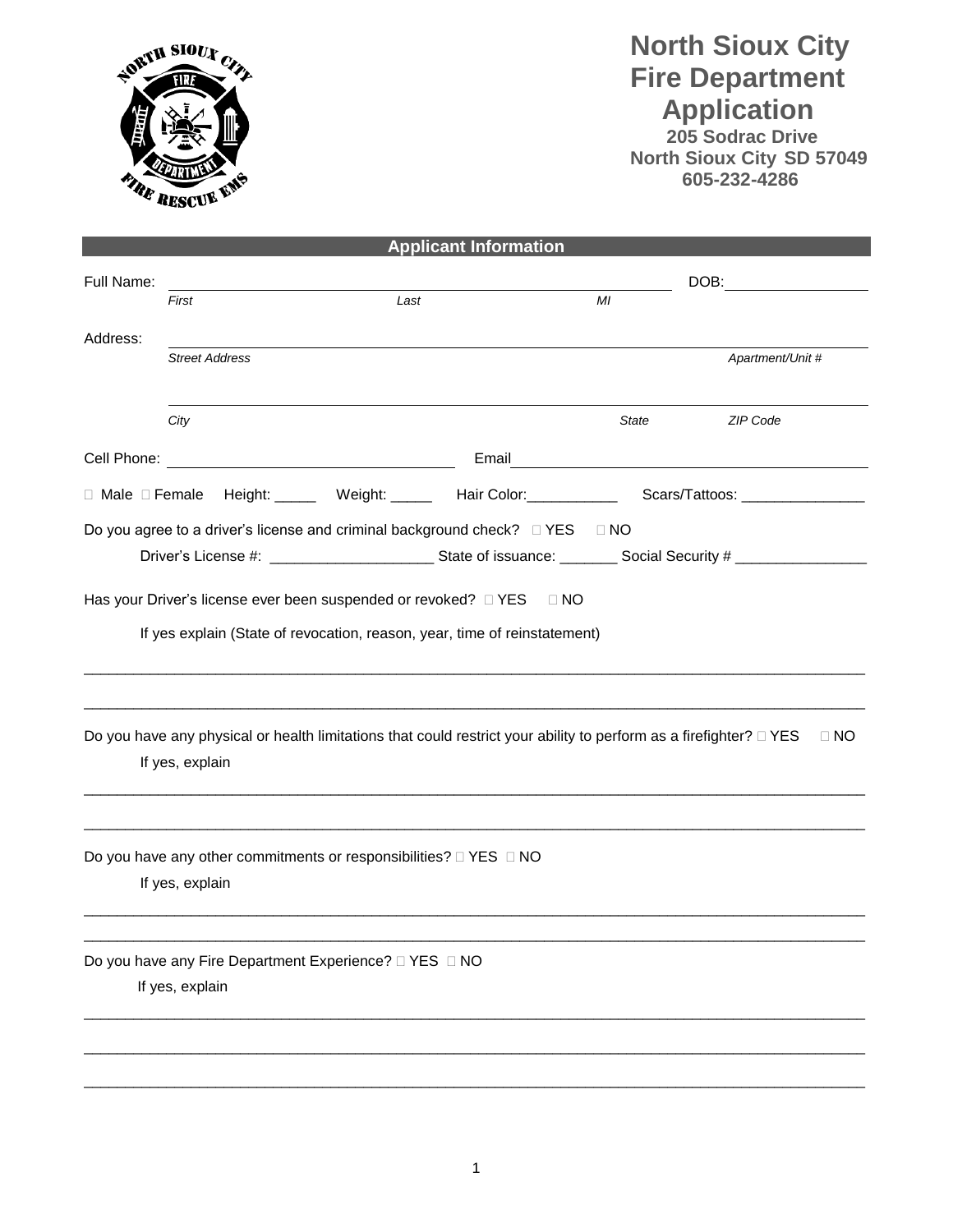|                                                                                                         | Have you ever held an EMT or Paramedic Certification? □ YES, Currently □ YES, in the Past □ NO, never                                |
|---------------------------------------------------------------------------------------------------------|--------------------------------------------------------------------------------------------------------------------------------------|
|                                                                                                         | NREMT # $\qquad \qquad$ State $\qquad \qquad$ State $\qquad \qquad$ State $\qquad \qquad$ State $\qquad \qquad$                      |
| Are you legally authorized to work in the US? □ YES □ NO<br>Are you a United States Citizen? □ YES □ NO |                                                                                                                                      |
| Have you ever been arrested or detained by law enforcement? $\Box$ YES $\Box$ NO<br>If yes, explain     |                                                                                                                                      |
| Have you ever been convicted of any felonies or misdemeanors? $\Box$ YES $\Box$ NO<br>If yes, explain   |                                                                                                                                      |
|                                                                                                         | <b>Education</b>                                                                                                                     |
|                                                                                                         |                                                                                                                                      |
| Years attended _______ to _______                                                                       | High School Education __________________________________City/ State ________________________________<br>Did you graduate? □ YES □ NO |
|                                                                                                         |                                                                                                                                      |
| Years attended _______ to _______                                                                       |                                                                                                                                      |
| Did you graduate? □ YES □ NO                                                                            |                                                                                                                                      |
| Please list any other skills or training you have received which you feel relate to this position       |                                                                                                                                      |
|                                                                                                         |                                                                                                                                      |
|                                                                                                         |                                                                                                                                      |
|                                                                                                         |                                                                                                                                      |
|                                                                                                         | <b>Employment</b>                                                                                                                    |
|                                                                                                         |                                                                                                                                      |
|                                                                                                         |                                                                                                                                      |
| Dates of employment (MM/YR) _______ to _______                                                          | May we contact your employer $\Box$ YES $\Box$ NO                                                                                    |
|                                                                                                         |                                                                                                                                      |
|                                                                                                         |                                                                                                                                      |
| Previous Employment last five years :                                                                   |                                                                                                                                      |
|                                                                                                         |                                                                                                                                      |
| Dates ______ to __________ Reason for leaving ____________                                              |                                                                                                                                      |
|                                                                                                         |                                                                                                                                      |
|                                                                                                         |                                                                                                                                      |
|                                                                                                         |                                                                                                                                      |
|                                                                                                         |                                                                                                                                      |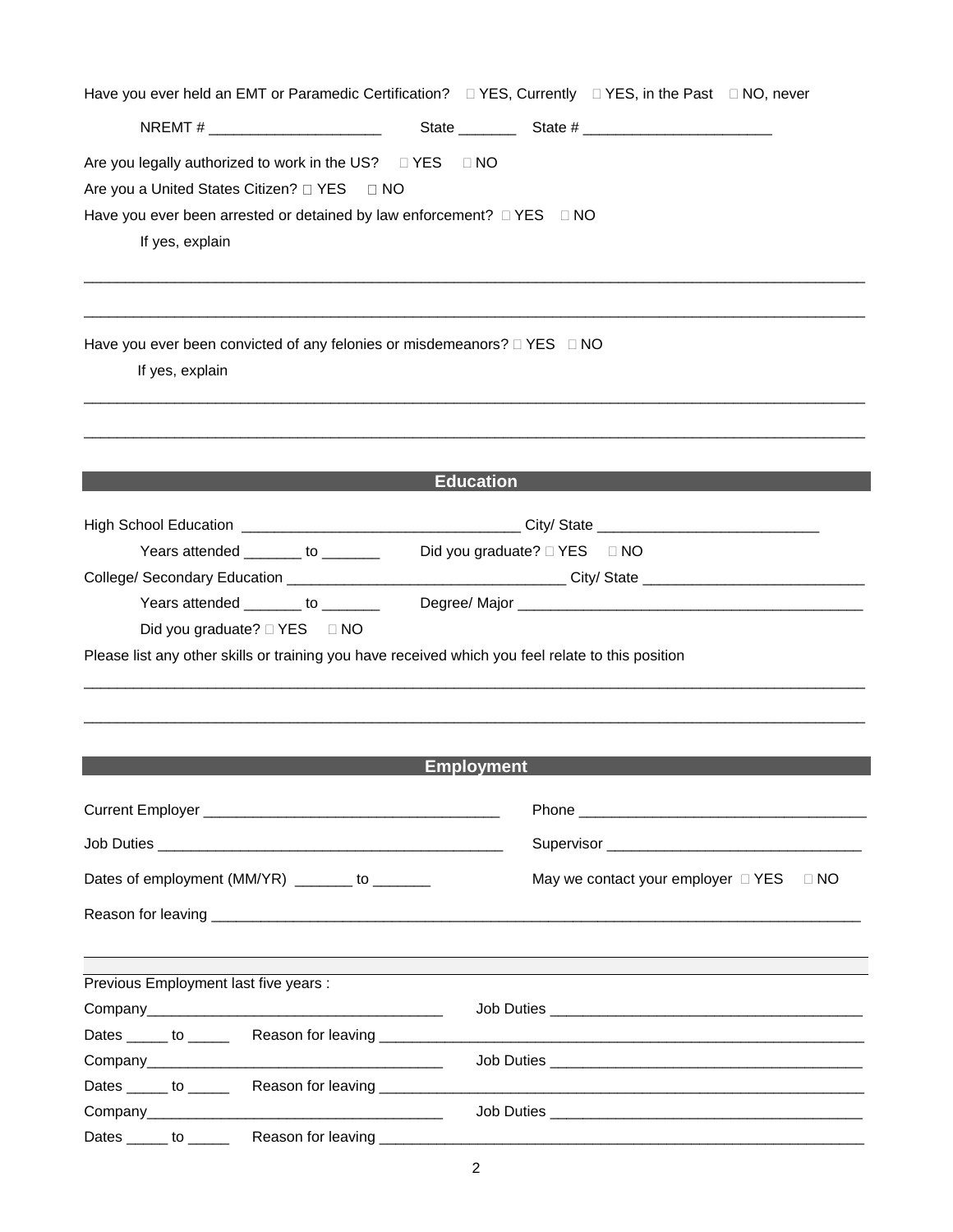| What hours do you typically work for your job?                                                                      |       |     |
|---------------------------------------------------------------------------------------------------------------------|-------|-----|
| Does your job take you out of town? If so how often?                                                                |       |     |
| What hours would you be available to respond to emergency calls?                                                    |       |     |
| Are you available on the last Wednesday of every month at 7 PM to attend monthly trainings? $\Box$ YES<br>$\Box$ NO |       |     |
| <b>Military Service</b>                                                                                             |       |     |
| Branch:                                                                                                             | From: | To: |

Rank at Discharge: Type of Discharge:

If other than honorable, explain \_\_\_\_\_\_\_\_\_\_\_\_\_\_\_\_\_\_\_\_\_\_\_\_\_\_\_\_\_\_\_\_\_\_\_\_\_\_\_\_\_\_\_\_\_\_\_\_\_\_\_\_\_\_\_\_\_\_\_\_\_\_\_\_\_\_\_\_\_\_

| Please list three professional references.                                                                                       |                                                                                                                                                                                                                                |  |
|----------------------------------------------------------------------------------------------------------------------------------|--------------------------------------------------------------------------------------------------------------------------------------------------------------------------------------------------------------------------------|--|
| Full Name:                                                                                                                       | Relationship:                                                                                                                                                                                                                  |  |
| Company:<br><u> 1980 - Jan Samuel Barbara, martin da shekarar 1980 - An tsara tsara tsara tsara tsara tsara tsara tsara tsar</u> | Phone: The contract of the contract of the contract of the contract of the contract of the contract of the contract of the contract of the contract of the contract of the contract of the contract of the contract of the con |  |
| Address:                                                                                                                         |                                                                                                                                                                                                                                |  |
| Full Name:                                                                                                                       |                                                                                                                                                                                                                                |  |
| Company:<br><u> 1989 - Andrea State Barbara, amerikan personal di sebagai personal di sebagai personal di sebagai personal d</u> | Phone: The contract of the contract of the contract of the contract of the contract of the contract of the contract of the contract of the contract of the contract of the contract of the contract of the contract of the con |  |
| Address:                                                                                                                         |                                                                                                                                                                                                                                |  |
| Full Name:                                                                                                                       | Relationship:                                                                                                                                                                                                                  |  |
| Company:                                                                                                                         | Phone:                                                                                                                                                                                                                         |  |
| Address:                                                                                                                         |                                                                                                                                                                                                                                |  |

| <b>Medical Information/Emergency Contact</b> |  |  |
|----------------------------------------------|--|--|
|                                              |  |  |
|                                              |  |  |
|                                              |  |  |
|                                              |  |  |
|                                              |  |  |
|                                              |  |  |
|                                              |  |  |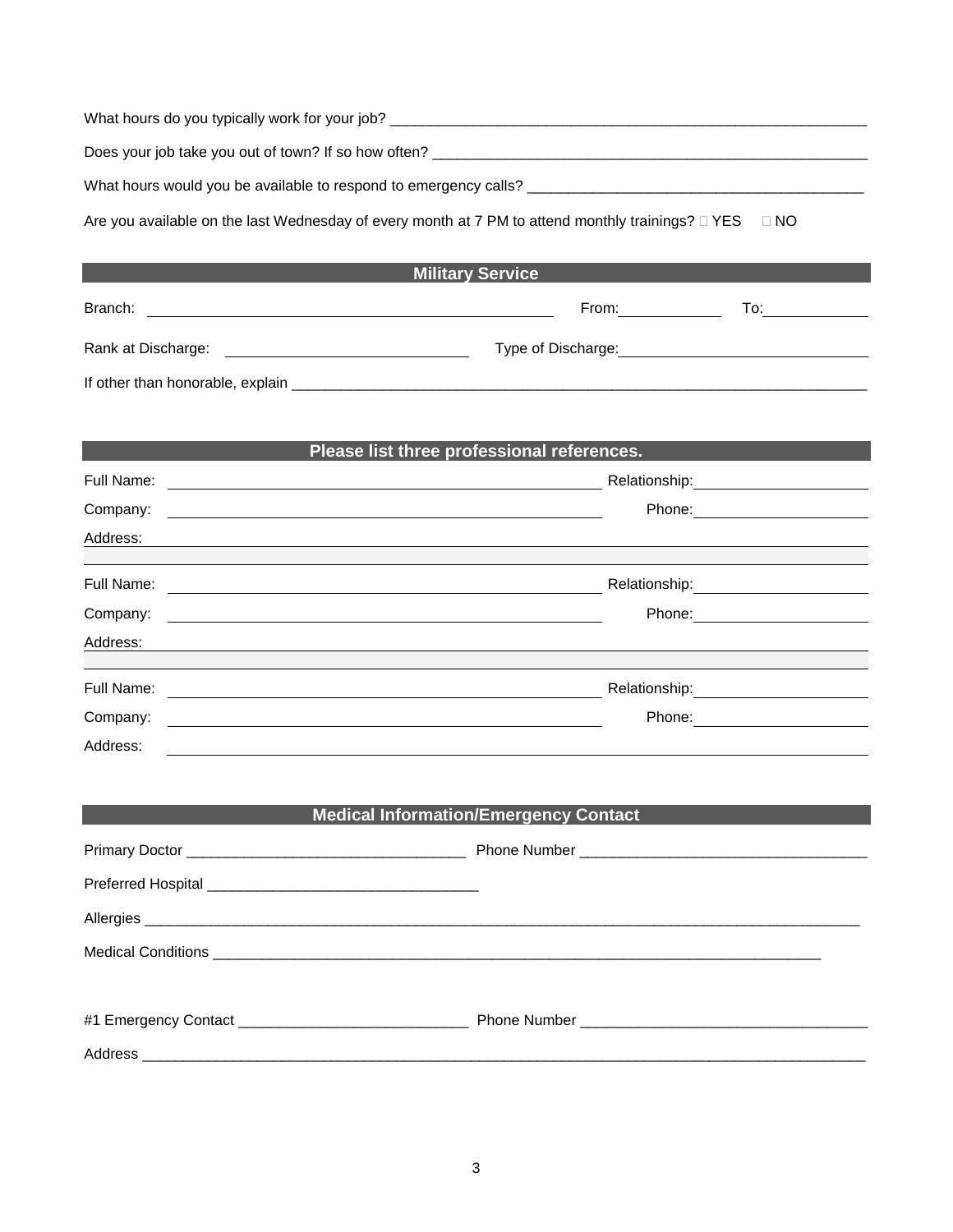| #2 Emergency Contact |
|----------------------|
|----------------------|

#2 Emergency Contact \_\_\_\_\_\_\_\_\_\_\_\_\_\_\_\_\_\_\_\_\_\_\_\_\_\_\_\_ Phone Number \_\_\_\_\_\_\_\_\_\_\_\_\_\_\_\_\_\_\_\_\_\_\_\_\_\_\_\_\_\_\_\_\_\_\_

Address \_\_\_\_\_\_\_\_\_\_\_\_\_\_\_\_\_\_\_\_\_\_\_\_\_\_\_\_\_\_\_\_\_\_\_\_\_\_\_\_\_\_\_\_\_\_\_\_\_\_\_\_\_\_\_\_\_\_\_\_\_\_\_\_\_\_\_\_\_\_\_\_\_\_\_\_\_\_\_\_\_\_\_\_\_\_\_\_

## **Questions That Help the Fire Department**

 $\overline{\phantom{a}}$  ,  $\overline{\phantom{a}}$  ,  $\overline{\phantom{a}}$  ,  $\overline{\phantom{a}}$  ,  $\overline{\phantom{a}}$  ,  $\overline{\phantom{a}}$  ,  $\overline{\phantom{a}}$  ,  $\overline{\phantom{a}}$  ,  $\overline{\phantom{a}}$  ,  $\overline{\phantom{a}}$  ,  $\overline{\phantom{a}}$  ,  $\overline{\phantom{a}}$  ,  $\overline{\phantom{a}}$  ,  $\overline{\phantom{a}}$  ,  $\overline{\phantom{a}}$  ,  $\overline{\phantom{a}}$ 

 $\overline{\phantom{a}}$  ,  $\overline{\phantom{a}}$  ,  $\overline{\phantom{a}}$  ,  $\overline{\phantom{a}}$  ,  $\overline{\phantom{a}}$  ,  $\overline{\phantom{a}}$  ,  $\overline{\phantom{a}}$  ,  $\overline{\phantom{a}}$  ,  $\overline{\phantom{a}}$  ,  $\overline{\phantom{a}}$  ,  $\overline{\phantom{a}}$  ,  $\overline{\phantom{a}}$  ,  $\overline{\phantom{a}}$  ,  $\overline{\phantom{a}}$  ,  $\overline{\phantom{a}}$  ,  $\overline{\phantom{a}}$ 

 $\overline{\phantom{a}}$  ,  $\overline{\phantom{a}}$  ,  $\overline{\phantom{a}}$  ,  $\overline{\phantom{a}}$  ,  $\overline{\phantom{a}}$  ,  $\overline{\phantom{a}}$  ,  $\overline{\phantom{a}}$  ,  $\overline{\phantom{a}}$  ,  $\overline{\phantom{a}}$  ,  $\overline{\phantom{a}}$  ,  $\overline{\phantom{a}}$  ,  $\overline{\phantom{a}}$  ,  $\overline{\phantom{a}}$  ,  $\overline{\phantom{a}}$  ,  $\overline{\phantom{a}}$  ,  $\overline{\phantom{a}}$ 

How did you hear about our fire department? \_\_\_\_\_\_\_\_\_\_\_\_\_\_\_\_\_\_\_\_\_\_\_\_\_\_\_\_\_\_\_\_\_\_\_\_\_\_\_\_\_\_\_\_\_\_\_\_\_\_\_\_\_\_\_\_\_\_\_

What made you want to be a volunteer firefighter? \_\_\_\_\_\_\_\_\_\_\_\_\_\_\_\_\_\_\_\_\_\_\_\_\_\_\_\_\_\_\_\_\_\_\_\_\_\_\_\_\_\_\_\_\_\_\_\_\_\_\_\_\_\_\_

What do you hope to get out of becoming a firefighter? \_\_\_\_\_\_\_\_\_\_\_\_\_\_\_\_\_\_\_\_\_\_\_\_\_\_\_\_\_\_\_\_\_\_\_\_\_\_\_\_\_\_\_\_\_\_\_\_\_\_\_

Would you be interested in expanding your skills through additional training and certification classes?  $\Box$  YES  $\Box$  NO If yes, explain any specific classes you have in mind or are interested in

 $\overline{\phantom{a}}$  ,  $\overline{\phantom{a}}$  ,  $\overline{\phantom{a}}$  ,  $\overline{\phantom{a}}$  ,  $\overline{\phantom{a}}$  ,  $\overline{\phantom{a}}$  ,  $\overline{\phantom{a}}$  ,  $\overline{\phantom{a}}$  ,  $\overline{\phantom{a}}$  ,  $\overline{\phantom{a}}$  ,  $\overline{\phantom{a}}$  ,  $\overline{\phantom{a}}$  ,  $\overline{\phantom{a}}$  ,  $\overline{\phantom{a}}$  ,  $\overline{\phantom{a}}$  ,  $\overline{\phantom{a}}$ 

 $\overline{\phantom{a}}$  ,  $\overline{\phantom{a}}$  ,  $\overline{\phantom{a}}$  ,  $\overline{\phantom{a}}$  ,  $\overline{\phantom{a}}$  ,  $\overline{\phantom{a}}$  ,  $\overline{\phantom{a}}$  ,  $\overline{\phantom{a}}$  ,  $\overline{\phantom{a}}$  ,  $\overline{\phantom{a}}$  ,  $\overline{\phantom{a}}$  ,  $\overline{\phantom{a}}$  ,  $\overline{\phantom{a}}$  ,  $\overline{\phantom{a}}$  ,  $\overline{\phantom{a}}$  ,  $\overline{\phantom{a}}$ 

 $\overline{\phantom{a}}$  ,  $\overline{\phantom{a}}$  ,  $\overline{\phantom{a}}$  ,  $\overline{\phantom{a}}$  ,  $\overline{\phantom{a}}$  ,  $\overline{\phantom{a}}$  ,  $\overline{\phantom{a}}$  ,  $\overline{\phantom{a}}$  ,  $\overline{\phantom{a}}$  ,  $\overline{\phantom{a}}$  ,  $\overline{\phantom{a}}$  ,  $\overline{\phantom{a}}$  ,  $\overline{\phantom{a}}$  ,  $\overline{\phantom{a}}$  ,  $\overline{\phantom{a}}$  ,  $\overline{\phantom{a}}$ 

\_\_\_\_\_\_\_\_\_\_\_\_\_\_\_\_\_\_\_\_\_\_\_\_\_\_\_\_\_\_\_\_\_\_\_\_\_\_\_\_\_\_\_\_\_\_\_\_\_\_\_\_\_\_\_\_\_\_\_\_\_\_\_\_\_\_\_\_\_\_\_\_\_\_\_\_\_\_\_\_\_\_\_\_\_\_\_\_\_\_\_\_\_\_

Do you have any skills or abilities that would contribute to the fire department?

|                                                                                                                                                                                                                                        | <b>Disclaimer and Signature</b>                                                                       |  |  |
|----------------------------------------------------------------------------------------------------------------------------------------------------------------------------------------------------------------------------------------|-------------------------------------------------------------------------------------------------------|--|--|
| I certify that my answers are true and complete to the best of my knowledge.<br>If this application leads to membership, I understand that false or misleading information in my application or interview<br>may result in my release. |                                                                                                       |  |  |
|                                                                                                                                                                                                                                        | I also authorize this department to obtain a driving history and criminal background check on myself. |  |  |
|                                                                                                                                                                                                                                        |                                                                                                       |  |  |
|                                                                                                                                                                                                                                        |                                                                                                       |  |  |
|                                                                                                                                                                                                                                        | Thank You for Your Interest in Our Fire Department!                                                   |  |  |
|                                                                                                                                                                                                                                        | <b>For Official Board Use</b>                                                                         |  |  |
| Date Interviewed: ____________                                                                                                                                                                                                         | Action Taken: ACCEPTED / DECLINED                                                                     |  |  |
|                                                                                                                                                                                                                                        | <b>Board President Exercise 2008</b>                                                                  |  |  |
| 11/2017                                                                                                                                                                                                                                | Fire Application.do                                                                                   |  |  |